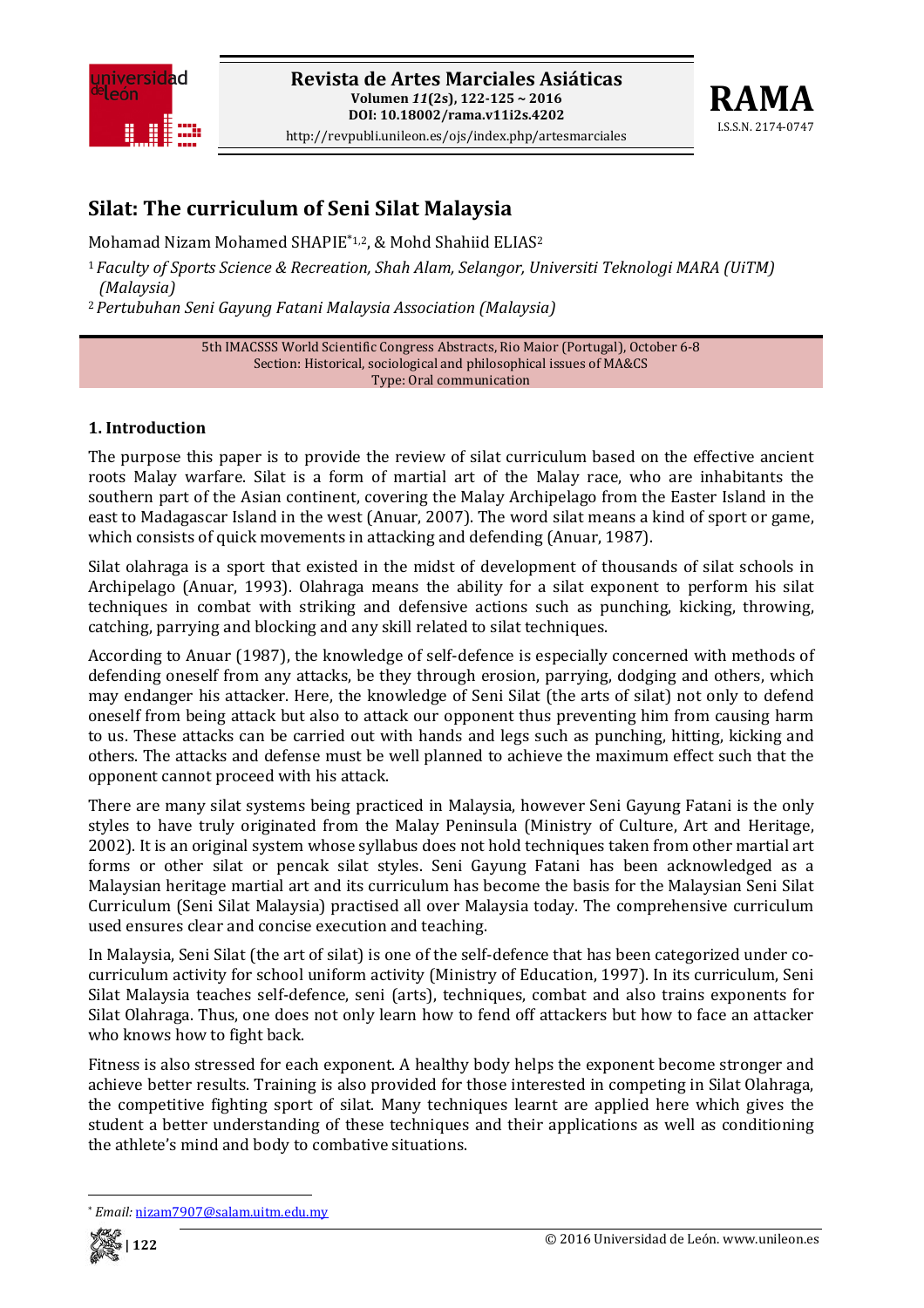## **2. What is silat?**

Silat is the type of self‐defence originated from Malaysia. Silat is deeply entrenched in the traditions and culture of Malaysian civilization. Though, Silat has left its footprints in civilizations of many other Asian countries such as Indonesia, Singapore, Brunei and Philippines, but its association and involvement with Malaysian population and culture is remarkable and hence so highly acknowledged.

Silat is different from pencak silat. Silat is originated from Malaysia while pencak silat is from Indonesia. Pencak silat movements inspired by the animal movements such as monkey, snake, tiger and etc. (Maryono, 2000) while silat is based from geometrical line and human anatomy movements (Anuar, 1992).

### **3. Seni Gayung Fatani**

Seni Gayung Fatani is the most prominent registered silat association in Malaysia. This silat association was founded in 1976, and was actively promotes silat until now. It already spread its wing to countries such as France, Austria, Switzerland, United Kingdom and United States.

Seni Gayung Fatani was the overall champion in the National Silat Championship in 1991, 1992, 1993 and 1995. This association participated in the presentation involving eleven types of the world's best self‐defence in 15 German cities (Anuar, 2007). This school became the champion for two years successively for Best Performance Group in art of self-defence which was participated by 40 other countries from 14 types of the world's best art of self‐defence under the International Martial Arts Games Committee (IMGC) organized by International Taekwondo Federation (ITF) in Pyongyang, North Korea, 2004. Seni Gayung Fatani was also a champion in the competition that organized by Kung Fu/ Wushu in Perugia, Italy, 2005 (Anuar, 2007).

Seni Gayung Fatani participated in 4th Workshop of Martial Arts in 2014, Dr Mohamad Nizam Mahamed Shapie 8 dan (Malaysia) demonstrated techniques of silat to martial arts practitioners in Rzeszow, Poland (Pewelec, et al., 2015). The performance by the Seni Gayung Fatani team also caused a lot of interest to the spectators including special performance by Dr Mohamad Nizam Mohamed Shapie (8th dan) and Mohd Shahiid Elias (8th dan) in the Martial Arts Gala at the World Congress, International Martial Arts and Combat Sports Scientific Society (IMACSSS) (Pewelec, et al., 2015). The association also was invited as a strategic partner in World Congress of Malay Heritage 2014 that was held in Matrade Exhibition & Convention Centre, Kuala Lumpur on 28‐29 October 2014 . In 2015, this silat school was nominated (top eight) as Best Sport Organization of the Year in Asia Sports Industry Awards, Makati, Manila, Philipines. Seni Gayung Fatani is the only martial arts organization that was nominated from 168 sports organization that short‐listed in the awards presentation.

Using the systematic syllabus that recognized by the Malaysian government (Anuar, 2002), this school plays an important role to develop and spread silat all around the world. The Seni Gayung Fatani syllabus has been acknowledged as a national heritage and its curriculum has become the basis for the Malaysian Seni Silat Curriculum.

## **4. Curriculum**

The Seni Silat Malaysia system for silat exponent consists of 7 different levels that can be identified and ranked using belt system starting from white, blue, brown, yellow, green, red and ending with black belt. Every silat topics will be majoring to 7 different topics such as:

- Bunga (the pillars of silat attacking and defensive positions)
- Jurus (the art of attack and defense either using weapon or bare hand )
- Belebat (the techniques of receiving strikes and how to counter it back)
- Tapak (the step pattern in silat movements)

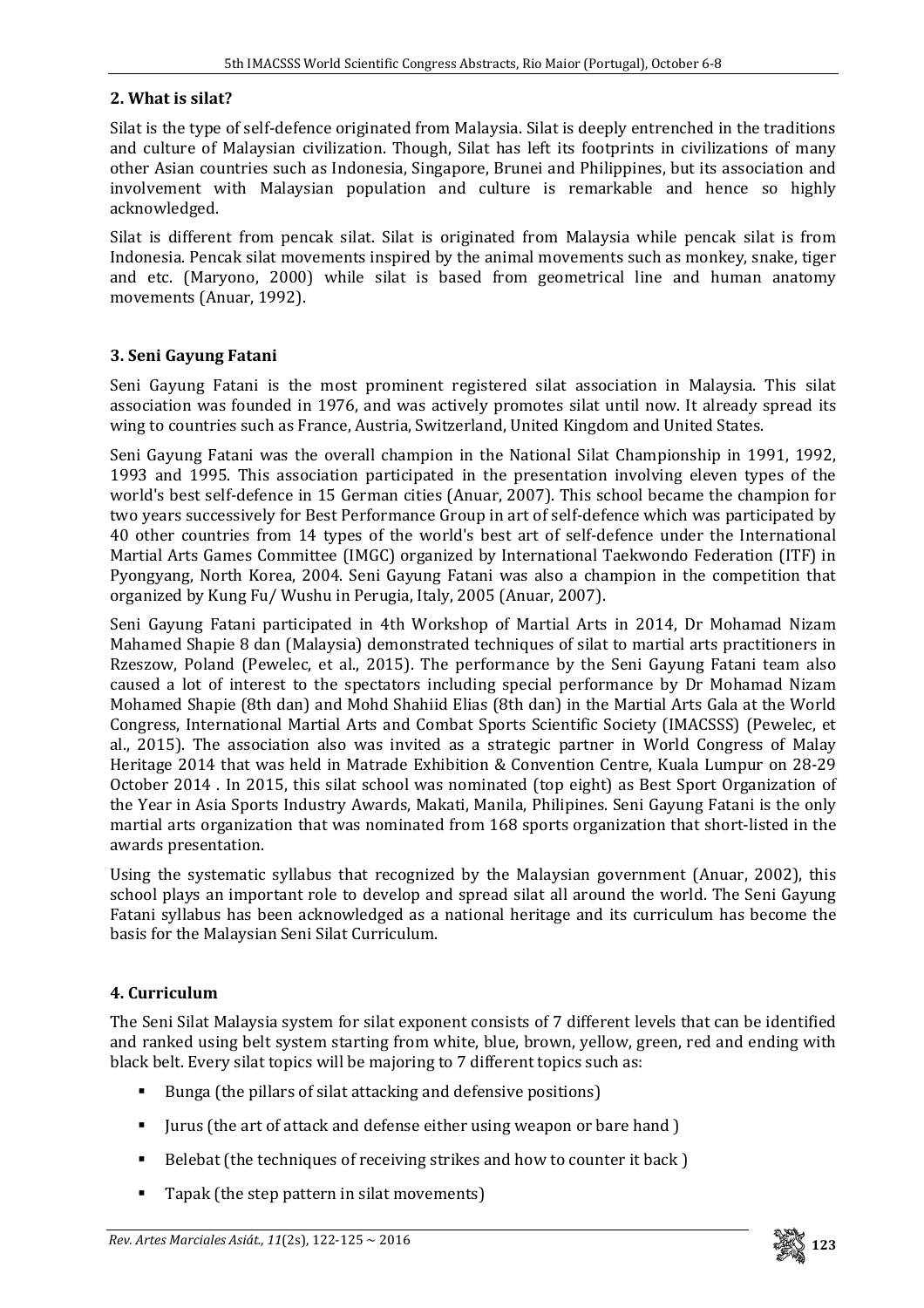- Buah Pukul (the fast action of self-defence)
- Tempur Seni (the art of combat)
- Tempur Bela Diri (the speed and power movements of self-defence combat)

Every silat exponent will learn different style of attacking and defensive skill such as Elakan (avoiding technique movements), Tangkisan (blocking techniques), Tangkapan (catching techniques), Potong (counter‐strike), Amuk (rampage with due diligent) and weaponry system such as sickle, sword, cudgel, kris or a short wavy dagger, rope, walking stick made of hardwood, dagger with straight cutting edge and trisula. The practical self‐defence, unarmed self‐defence and self-defence knife system also will be given in each silat level.

This will make every silat exponent ready to receive any strike either one on one or in group strikes as every level of the syllabus will explain how to handle every fighting situation just like in the war. As the silat curriculum is based from the art of war of Malay civilization from thousands of years ago, it is important to know that Silat Malaysia teach their students that prevention is better than cure. It is better to avoid a fight rather to get involved in it. In silat, it is prohibited to harm or kill others except in desperate situation where there is no other choice to defend yourself. Fighting is the last choice when there is no other solution to defend from being killed.

## **5. Discussion and Conclusion**

The curriculum of Seni Silat Malaysia is the Malays heritage that upholds silat as the national self‐ defense. It helps to provide the pathways to those who wanted to continue their career in martial art education services as well as the role of Malaysian socio‐cultural. Uniformity of martial arts services will simplify the silat management to expand their knowledge to all coaches and administrators in order to empower the silat services all around the country. Malaysia should be proud with the legacy of this heritage (silat martial arts) that allows the formation of the silat curriculum that known as Kurikulum Seni Silat Malaysia (the curriculum of Seni Silat Malaysia). This martial arts curriculum is the evidence of the Malay's contribution to the world civilization.

#### **References**

Anuar, A.W. (1987). *Silat Olahraga*. Kuala Lumpur: Dewan Bahasa dan Pustaka.

- Anuar, A.W. (1992). *Teknik dalam Seni Silat Melayu* (*Technique in Malay Silat*). Kuala Lumpur: Dewan Bahasa dan Pustaka.
- Anuar, A.W. (1993). *Silat Olahraga. The art, technique and regulations*. (2nd ed.). Kuala Lumpur: Dewan Bahasa dan Pustaka.
- Anuar, A.W. (2002). Pendidikandan Nilai‐nilai Murnidalam Seni Silat (Education and Noble Values in Martial Arts). In Ministry of Culture, Art and Heritage, *Manual jurulatih dan ringkasan mengajar* (*Instructor manual and summary of coaching*), Tahap 1, SeniSilat Malaysia UntukJurulatih (First level, SeniSilat Malaysia for coaches). Paperwork. Kuala Lumpur: Ministry of Culture, Art and Heritage.
- Anuar, A.W. (2007). Silat. Sejarah perkembangan kurikulum silat Melayu tradisi dan pembentukan kurikulum Silat Malaysia moden (*Silat: The development history of traditional Malay silat and development of modern Silat Malaysia curriculum*.). Bandar Baru Bangi, Selangor: Hizi Print Sdn Bhd.
- Ministry of Education (1997). Surat pekeliling. Ikhtisas Bil. 2/1997: Pengiktirafan Persatuan Seni Bela Diri Sebagai Pasukan Pakaian Seragam Sekolah (Circulars. Professional Billing. 2/1997: Recognition for Martial Arts Society as School Uniforms Team). Shah Alam, Malaysia.
- Ministy of Culture, Art and Tourism, (2002). Kertas Konsepdan Perlaksanaan; Fasa 1 Pengembangan Seni Silat Di Sekolah-sekolah (Concept Paper and Enforcement: Phase 1 -Expansion of SeniSilat at Schools). In *Manual Jurulatih dan Ringkasan Mengajar, Tahap 1, Seni Silat Malaysia Untuk Jurulatih* (*Trainers Manual and Summary of Teaching, Level 1, Seni Silat Malaysia for Trainers*). Kuala Lumpur.